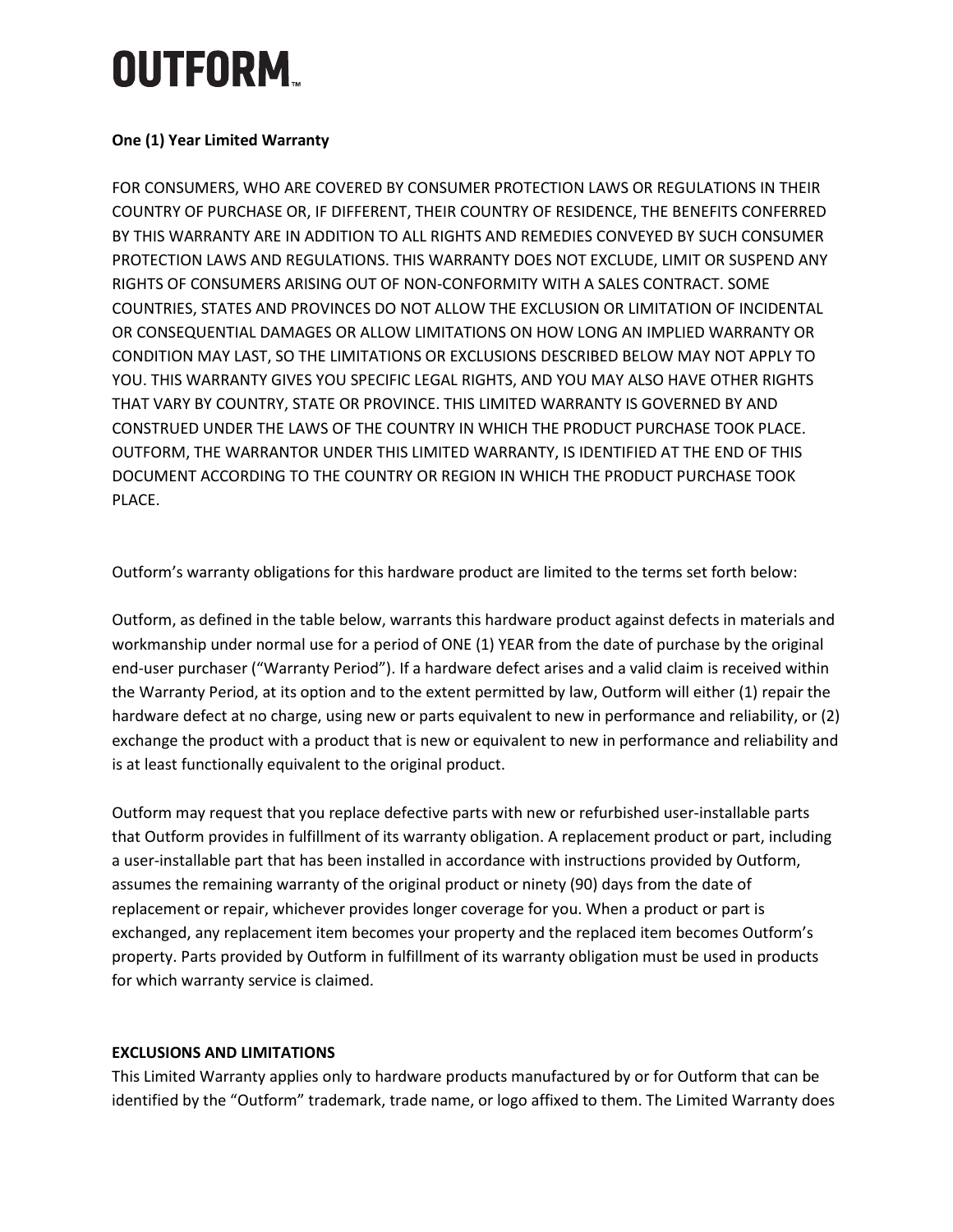not apply to any non-Outform hardware products or any software, even if packaged or sold with Outform hardware. Manufacturers, suppliers, or publishers, other than Outform, may provide their own warranties to the end user purchaser, but Outform, in so far as permitted by law, provides their products "as is". Software distributed by Outform with or without the Outform brand name (including, but not limited to system software) is not covered under this Limited Warranty. Refer to the licensing agreement accompanying the software for details of your rights with respect to its use. Outform does not warrant that the operation of the product will be uninterrupted or error-free. Outform is not responsible for damage arising from failure to follow instructions relating to the product's use.

This warranty does not apply: (a) to consumable parts, such as batteries, unless damage has occurred due to a defect in materials or workmanship; (b) to cosmetic damage, including but not limited to scratches, dents and broken plastic on ports; (c) to damage caused by use with non-Outform products; (d) to damage caused by accident, abuse, misuse, flood, fire, earthquake or other external causes; (e) to damage caused by operating the product outside the permitted or intended uses described by Outform; (f) to damage caused by service (including upgrades and expansions) performed by anyone who is not a representative of Outform or an Outform Service Provider ("OSP"); (g) to a product or part that has been modified to alter functionality or capability without the written permission of I-Display; or (h) if any Outform serial number has been removed or defaced.

TO THE EXTENT PERMITTED BY LAW, THIS WARRANTY AND REMEDIES SET FORTH ABOVE ARE EXCLUSIVE AND IN LIEU OF ALL OTHER WARRANTIES, REMEDIES AND CONDITIONS, WHETHER ORAL OR WRITTEN, STATUTORY, EXPRESS OR IMPLIED. AS PERMITTED BY APPLICABLE LAW, OUTFORM SPECIFICALLY DISCLAIMS ANY AND ALL STATUTORY OR IMPLIED WARRANTIES, INCLUDING, WITHOUT LIMITATION, WARRANTIES OF MERCHANTABILITY, FITNESS FOR A PARTICULAR PURPOSE AND WARRANTIES AGAINST HIDDEN OR LATENT DEFECTS. IF OUTFORM CANNOT LAWFULLY DISCLAIM STATUTORY OR IMPLIED WARRANTIES THEN TO THE EXTENT PERMITTED BY LAW, ALL SUCH WARRANTIES SHALL BE LIMITED IN DURATION TO THE DURATION OF THIS EXPRESS WARRANTY AND TO REPAIR OR REPLACEMENT SERVICE AS DETERMINED BY OUTFORM IN ITS SOLE DISCRETION.

No Outform reseller, agent, or employee is authorized to make any modification, extension, or addition to this warranty. If any term is held to be illegal or unenforceable, the legality or enforceability of the remaining terms shall not be affected or impaired.

EXCEPT AS PROVIDED IN THIS WARRANTY AND TO THE EXTENT PERMITTED BY LAW, OUTFORM IS NOT RESPONSIBLE FOR DIRECT, SPECIAL, INCIDENTAL OR CONSEQUENTIAL DAMAGES RESULTING FROM ANY BREACH OF WARRANTY OR CONDITION, OR UNDER ANY OTHER LEGAL THEORY, INCLUDING BUT NOT LIMITED TO LOSS OF USE; LOSS OF REVENUE; LOSS OF ACTUAL OR ANTICIPATED PROFITS (INCLUDING LOSS OF PROFITS ON CONTRACTS); LOSS OF THE USE OF MONEY; LOSS OF ANTICIPATED SAVINGS; LOSS OF BUSINESS; LOSS OF OPPORTUNITY; LOSS OF GOODWILL; LOSS OF REPUTATION; LOSS OF, DAMAGE TO OR CORRUPTION OF DATA; OR ANY INDIRECT OR CONSEQUENTIAL LOSS OR DAMAGE HOWSOEVER CAUSED INCLUDING THE REPLACEMENT OF EQUIPMENT AND PROPERTY, ANY COSTS OF RECOVERING,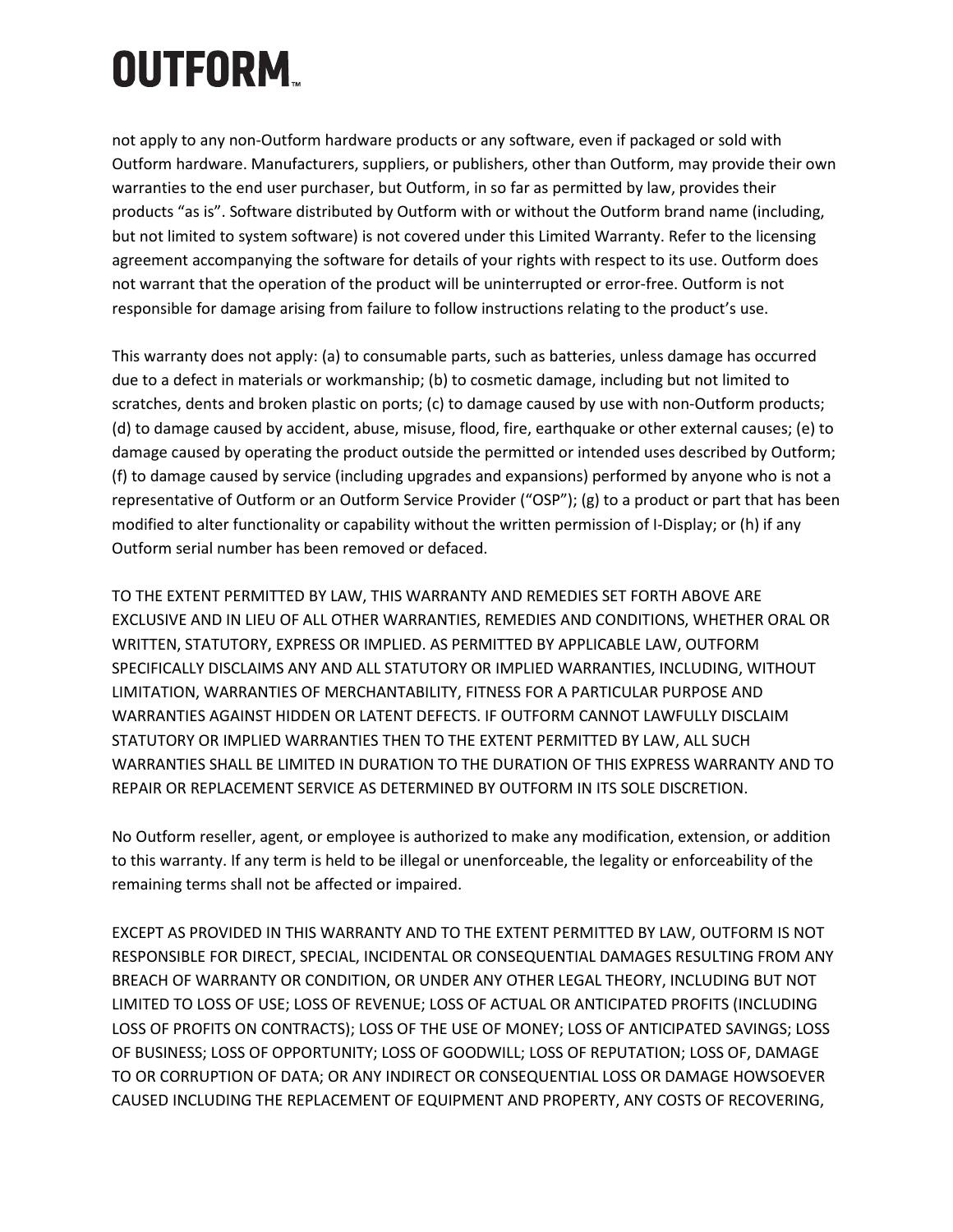PROGRAMMING, OR REPRODUCING ANY PROGRAM OR DATA STORED OR USED WITH I-DISPLAY PRODUCTS AND ANY FAILURE TO MAINTAIN THE CONFIDENTIALITY OF DATA STORED ON THE PRODUCT. THE FOREGOING LIMITATION SHALL NOT APPLY TO DEATH OR PERSONAL INJURY CLAIMS, OR ANY STATUTORY LIABILITY FOR INTENTIONAL AND GROSS NEGLIGENT ACTS AND/OR OMISSIONS. OUTFORM DISCLAIMS ANY REPRESENTATION THAT IT WILL BE ABLE TO REPAIR ANY PRODUCT UNDER THIS WARRANTY OR MAKE A PRODUCT EXCHANGE WITHOUT RISK TO OR LOSS OF THE PROGRAMS OR DATA.

#### **OBTAINING WARRANTY SERVICE**

Please access and review the help resources referred to in the documentation accompanying this hardware product before requesting warranty service. If the product is still not functioning properly after making use of these resources, please contact the Outform representative office using the information provided in the documentation. When contacting Outform via telephone, other charges may apply depending on your location.

When calling, an Outform representative or OSP will help determine whether your product requires service and, if it does, will inform you how Outform will provide it. You must assist in diagnosing issues with your product and follow Outform's warranty processes.

Outform may provide warranty service (i) at an Outform representative office or OSP location, where service is performed at the location, or the OSP may send the product to an Outform repair service location for service, (ii) by sending you way bills (and if you no longer have the original packaging, Outform may send you packaging material) to enable you to ship the product to Outform's repair service location for service, or (iii) by sending you new or refurbished customer-installable replacement product or parts to enable you to service or exchange your own product ("DIY Service"). Upon receipt of the replacement product or part, the original product or part becomes the property of Outform and you agree to follow instructions, including, if required, arranging the return of original product or part to Outform in a timely manner. When providing DIY Service requiring the return of the original product or part, Outform may require a credit card authorization as security for the published price of the replacement product or part and applicable shipping costs. If you follow instructions, Outform will cancel the credit card authorization, so you will not be charged for the product or part and shipping costs. If you fail to return the replaced product or part as instructed, Outform will charge the credit card for the authorized amount. Service options, parts availability and response times may vary according to the country in which service is requested. Service options are subject to change at any time. You may be responsible for shipping and handling charges if the product cannot be serviced in the country in which service is requested. If you seek service in a country that is not the country of purchase, you will comply with all applicable export laws and regulations and be responsible for all custom duties, V.A.T. and other associated taxes and charges.

For international service, Outform may repair or exchange defective products and parts with comparable products and parts that comply with local standards. In accordance with applicable law,